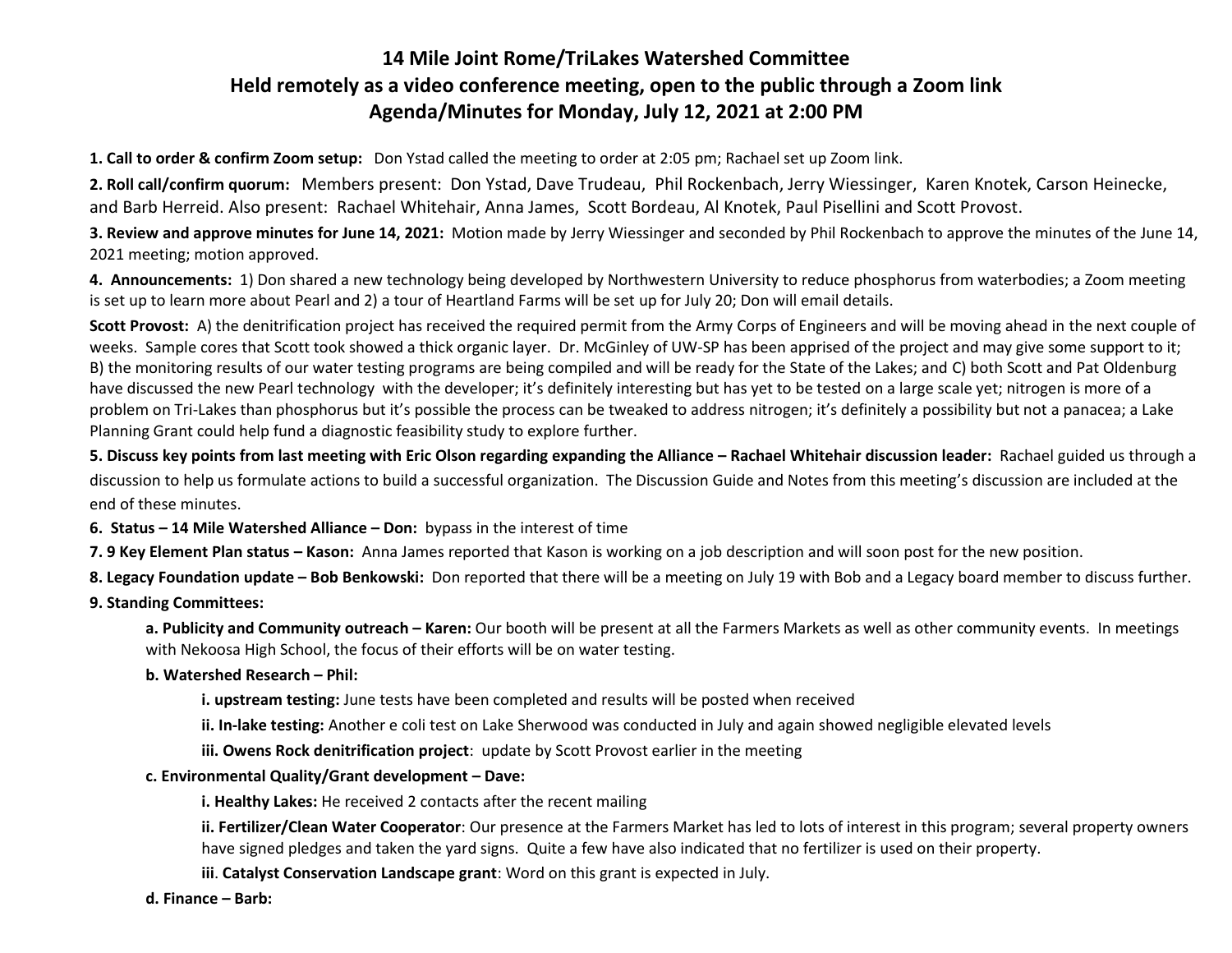**i.** Phil reported on the donations received to date and our current fund balance. He has also signed us up for the Amazon Smile program which allows a percentage of designated purchases on Amazon to flow to us as a donation. Purchases must be made using the smile.amazon.com website and choosing 14 Mile Watershed as the charitable organization. State of the Lakes will receive \$1,000 from the Town of Rome and Tri-Lakes Management will be paying for the caterer up to \$1,500.

**e. Partnership Development – Don:**

**i. Speakers:** future speakers were suggested

**ii. Groups:** 

**10. Lake reports:** A) an e coli test at Lake Arrowhead showed elevated levels but not enough to close the beach and B) the pontoon parade at Lake Camelot had over 30 boats.

**11. Town, County, Tri-Lakes updates:** none

**12. Set next agenda date & place, tentatively August 9, speaker, topics –** the next meeting on August 9 will be held in the board meeting room at the Rome Town Hall and also broadcast via Zoom.

**13. Adjourn**: Motion by Dave Trudeau, seconded by Phil Rockenbach; motion carried. Meeting adjourned at 3:50 pm.

Respectfully submitted, Barb Herreid, Secretary

**Follow-Up Discussion Guide: How to Grow the Capacity of the 14 Mile Watershed Alliance, originally presented by Eric Olson, UWSP Extension Lakes**

Estimated time needed (85 min.)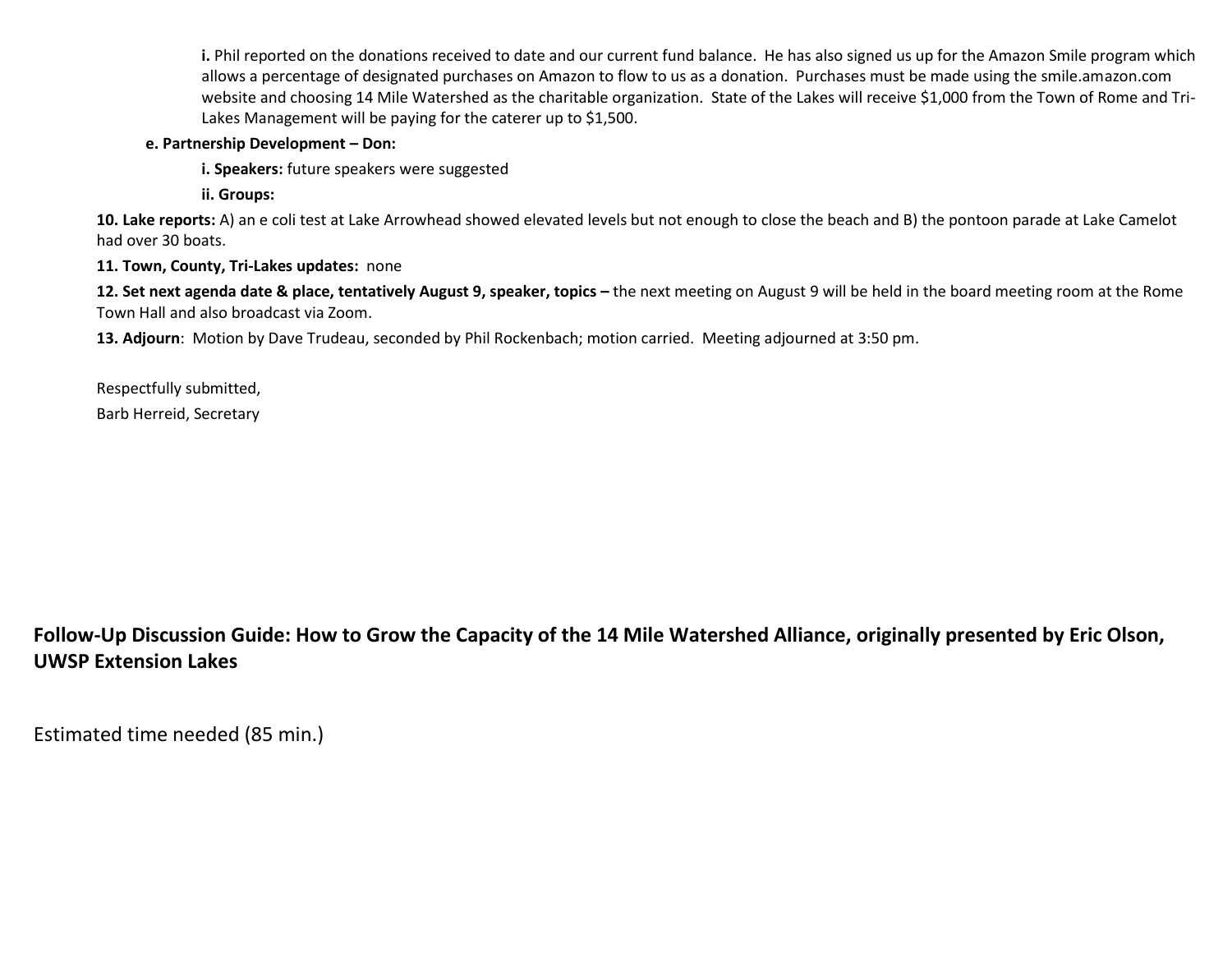

Membership

### **Introduction (5 minutes):**

There are four essential components that support a successful organization: a strong membership base, ongoing organizational growth, relationship building, and programs. With membership acting as the base of the pyramid, it is a good place to focus efforts. It is important to keep in mind, all of these components can be improved simultaneously using a goal oriented action plan.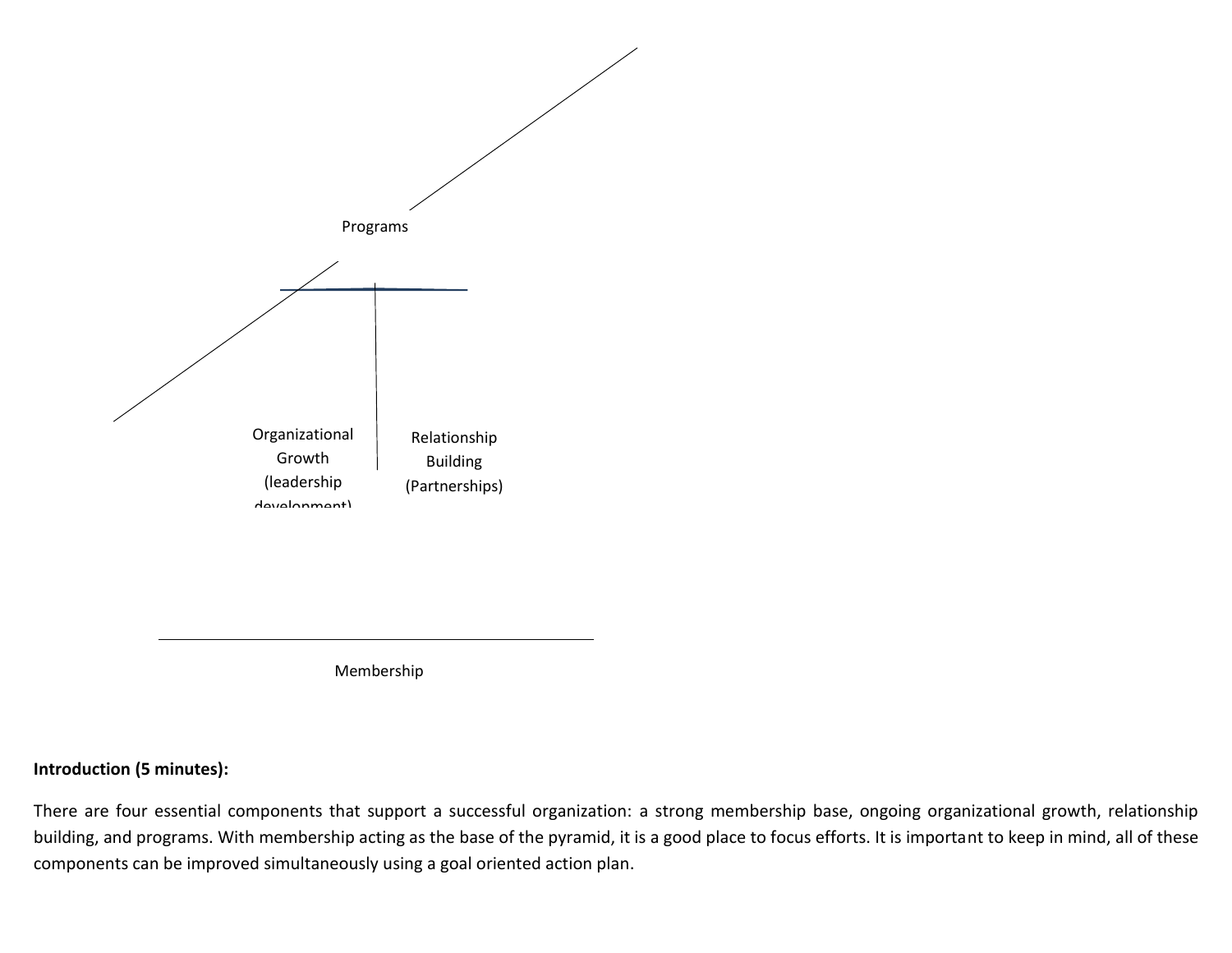When we spoke with Eric Olson, we collectively developed a list of ideas to grow efforts within each of these components. These ideas have been placed into the four respective category bins below. Prompting questions are listed in red. We will plan to spend 20 minutes on each component. This 20 minute period will include brainstorming around the listed items and development of 1-3 goals that relate to either ongoing efforts or new ideas. If time permits, we will then determine action items for each goal and a potential timeline for completion.

Our objectives for today's discussion include:

- Identify 1-3 goals for each category
- Develop action items for each goal
- Begin discussing a timeline for each action item

### **To grow MEMBERSHIP (20 minutes):**

- Get upstream into the watershed
	- o What resources are we willing to give/collect? What might this look like?
	- o Do we approach new audiences as individual representatives or as a team?
- Get name brand "out there"
	- o Ongoing products, what do we have now, does anything need improvements?
	- o Events, like state of our lakes in August
		- Who are we reaching currently? How do we determine that demographic information?
	- o Newsletter, 5k, other thoughts for events? What peaks your interest that seems to require low input, where could we create partnerships on events? Is there already a well-attended event that we could assist with, that also shares similar values?
- Address "seasonality" transience
	- o Where do these folks tend to spend their time?
	- o Behavioral patterns for information gathering?
- Age gaps-younger people
	- o Instagram, Look to Green Lake's Association platforms
		- Who would make sense to be in charge of this? Student intern/ volunteer? School clubs?
- Engage people over long distances
	- o Virtual option
		- What can we do to improve our virtual presence?

### **To grow ORGANIZATIONAL DEVELOPMENT (20 minutes):**

- More "board members" on the committee
	- o What perspectives are we missing?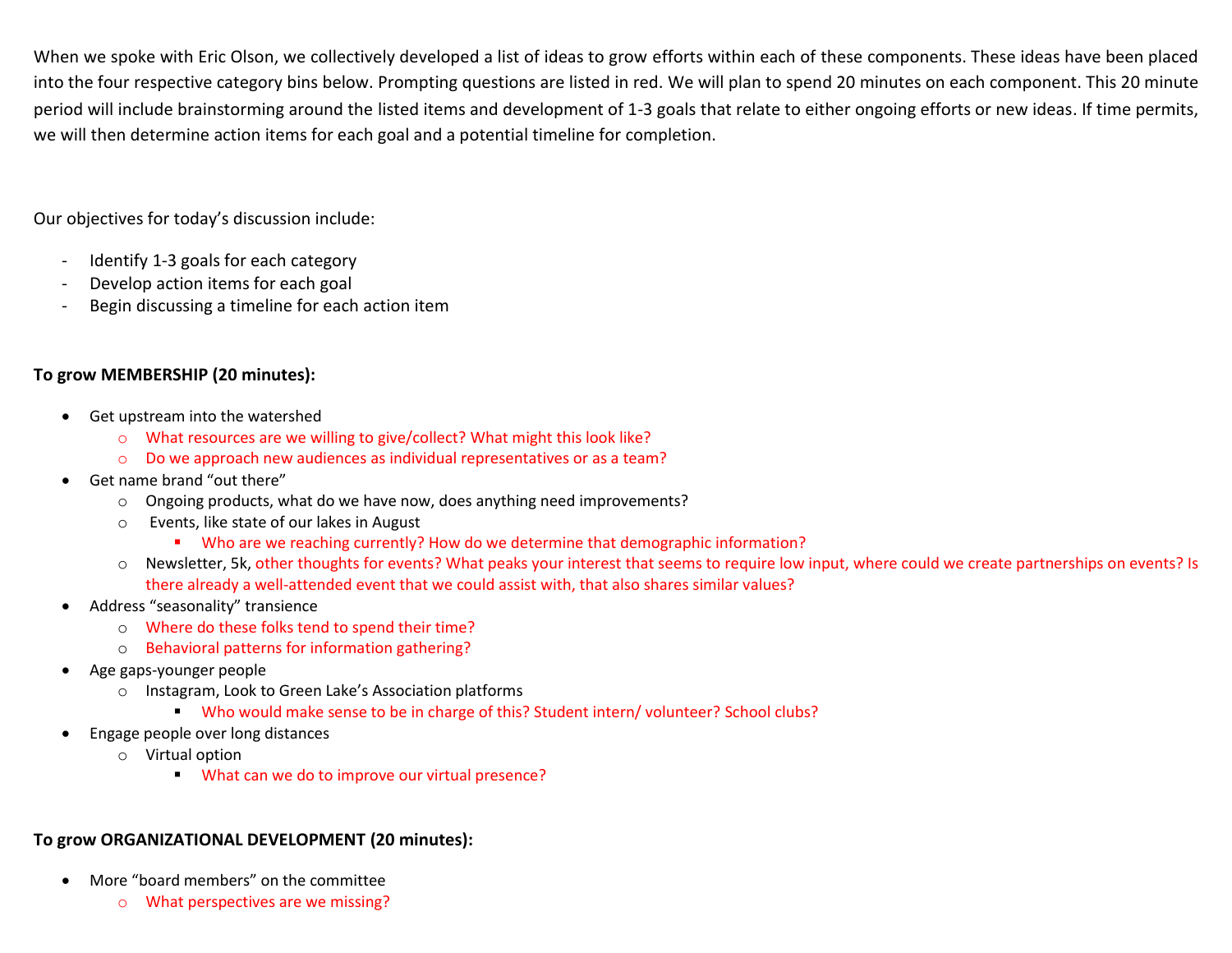- Clarify goals & vision
	- o Make strategic plan ACTIVE
		- Do we want to return to the goals and vision and include more actionable language?
		- How often should the goals/vision be revisited? Not necessarily to change, but to ensure alignment with programming and outreach efforts.
- "Flock not clock" by David Cabrera & other leadership development resources
	- o Potential group read?
	- o Are folks interested in using meeting time to go over professional development topics such as this? How often?

### **To grow RELATIONSHIP (partnership) BUILDING (20 minutes):**

- Get upstream into the watershed
	- o What audiences does this include (in addition to farmers), what are potential methods to reaching them?
- Producer-led group
	- o What do we see the relationship being with this group? How involved do we want to be with one another?
- Farm Community
	- $\circ$  Keep in mind, we can't engage this audience during the season, too busy
	- o Farm folks have offered to hold tours/events
		- **Show diversity of growers**
		- Get out to the farms!!
			- How can we communicate opportunities for engagement? Including field day events and conferences

### **To grow PROGRAMS (20 minutes):**

- Make the invisible more visible
	- o Highlight water quality in events
		- Does this mean data sharing? Educational programming? Signage?
- Don't let a crisis go ignored
	- o Watch water quality closely this year due to heat and dry conditions
- Gauge baseline who can assist with this?
	- o Community awareness to issues and efforts
	- o Collect feedback and input from the community
- Engage people over long distances
	- o Virtual option
- 9Key Element Plan 2022-2032 implementation
	- o Looking at key objectives of this plan, where can we fill a niche?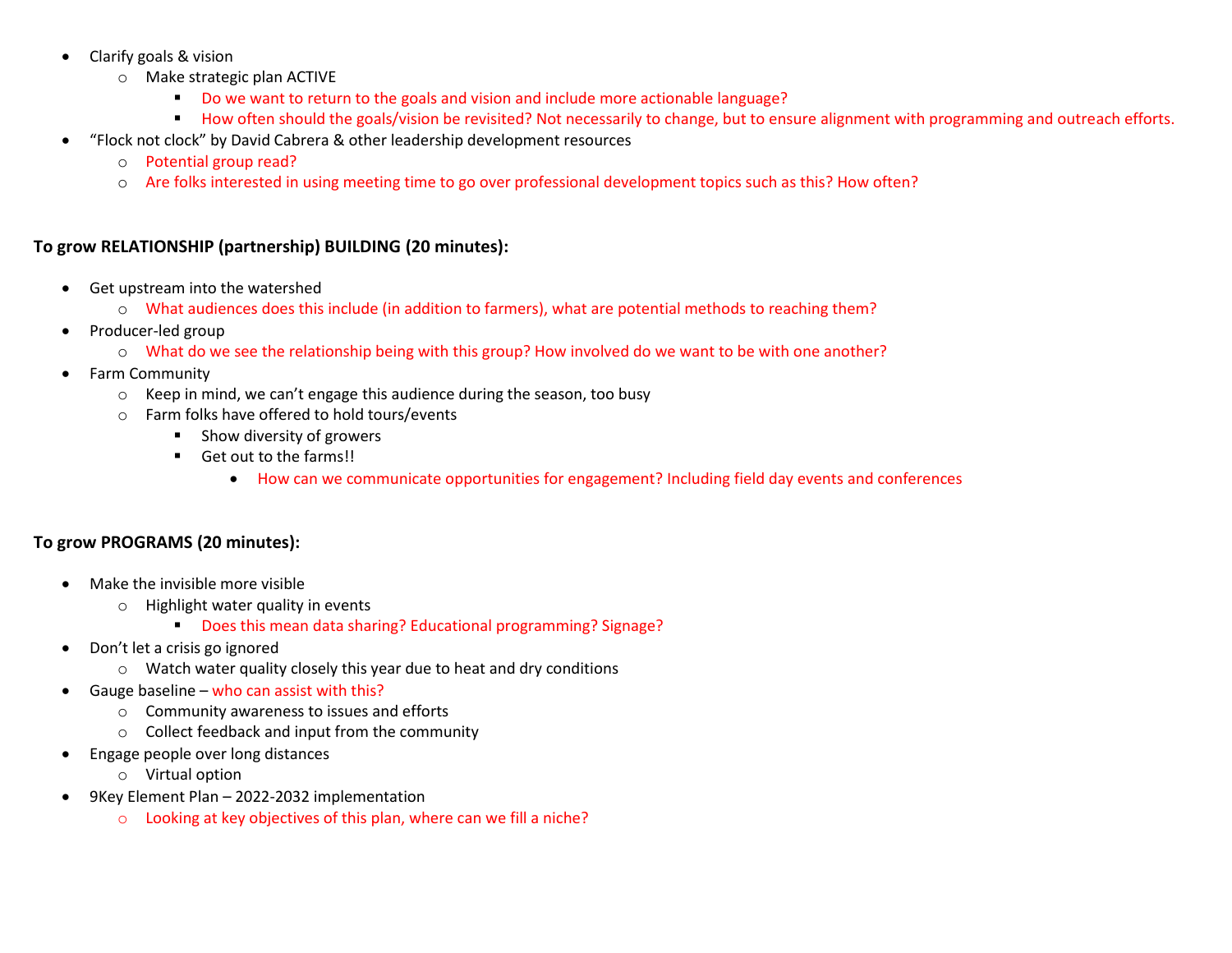# **Membership**

| <b>ACTION</b>                            | <b>RESPONSIBLE</b> | <b>PRIORITY</b> | <b>STATUS</b> | <b>START</b> | <b>END</b> | <b>NOTES</b>         |
|------------------------------------------|--------------------|-----------------|---------------|--------------|------------|----------------------|
|                                          |                    |                 |               |              |            |                      |
| Goal #1: Develop a mechanism for regular |                    |                 |               |              |            |                      |
| mailings                                 |                    |                 |               |              |            |                      |
| Apply to communication grant             |                    |                 |               |              |            |                      |
| opportunities (DNR, Catalyst, or Legacy  |                    |                 |               |              |            |                      |
| grant                                    |                    |                 |               |              |            |                      |
| Stockpile content                        |                    |                 |               |              |            |                      |
| Seek out a more formal template          |                    |                 |               |              |            |                      |
|                                          |                    |                 |               |              |            |                      |
| Goal #2: Create an Instagram             |                    |                 |               |              |            |                      |
| Stockpile content                        |                    |                 |               |              |            | A good phone         |
|                                          |                    |                 |               |              |            | camera is needed     |
| Familiarize group with Instagram         |                    |                 |               |              |            | Look to Green Lake   |
|                                          |                    |                 |               |              |            | as an Ex.            |
|                                          |                    |                 |               |              |            |                      |
|                                          |                    |                 |               |              |            |                      |
| Goal #3: Seek out demographic data       |                    |                 |               |              |            |                      |
|                                          |                    |                 |               |              |            | Groups include       |
|                                          |                    |                 |               |              |            | growers upstream,    |
|                                          |                    |                 |               |              |            | local community,     |
|                                          |                    |                 |               |              |            | transient community  |
|                                          |                    |                 |               |              |            | (different take on   |
|                                          |                    |                 |               |              |            | things vs. year long |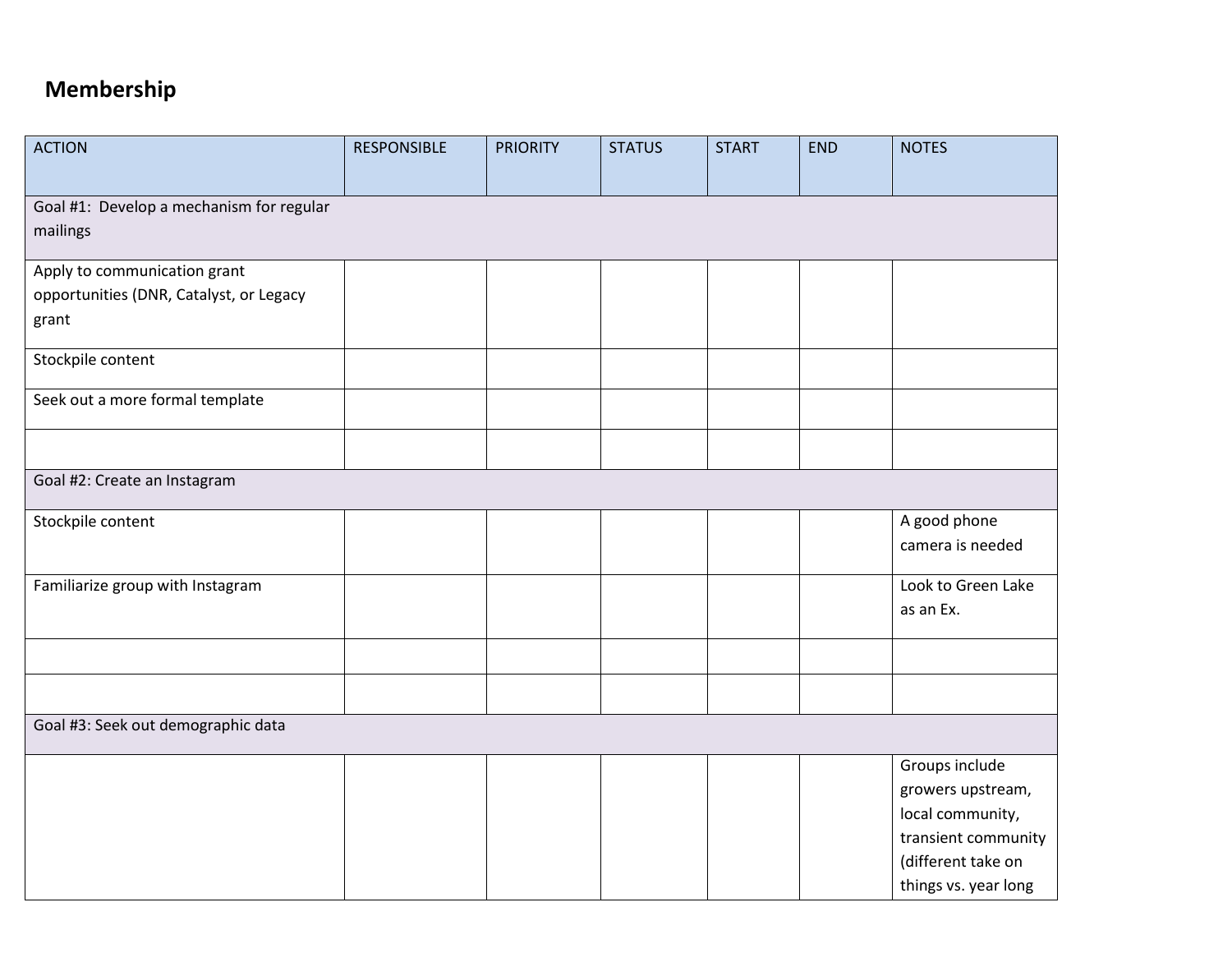|  |  |  | folks). Locations    |
|--|--|--|----------------------|
|  |  |  | transient community  |
|  |  |  | frequents: Pritzl's, |
|  |  |  | The Lure, Lake       |
|  |  |  | Lodges, The Dirty    |
|  |  |  | Oar, Arrowhead Golf  |
|  |  |  | Club.                |
|  |  |  |                      |
|  |  |  |                      |
|  |  |  |                      |
|  |  |  |                      |
|  |  |  |                      |
|  |  |  |                      |
|  |  |  |                      |
|  |  |  |                      |
|  |  |  |                      |

# **Organizational Growth**

| <b>ACTION</b>                                                                          | <b>RESPONSIBLE</b> | <b>PRIORITY</b> | <b>STATUS</b> | <b>START</b> | <b>END</b> | <b>NOTES</b>                                                       |
|----------------------------------------------------------------------------------------|--------------------|-----------------|---------------|--------------|------------|--------------------------------------------------------------------|
| Goal #1: Bring in young business owners                                                |                    |                 |               |              |            |                                                                    |
| Consider new meeting times to make<br>more inclusive of young working<br>professionals |                    |                 |               |              |            | Rome business<br>group meetings,<br>potentially attend<br>meetings |
| Develop a formal ask for volunteers                                                    |                    |                 |               |              |            |                                                                    |
| Discuss ideas for a social event                                                       |                    |                 |               |              |            |                                                                    |
|                                                                                        |                    |                 |               |              |            |                                                                    |
| Goal #2: Seek out additional perspectives                                              |                    |                 |               |              |            |                                                                    |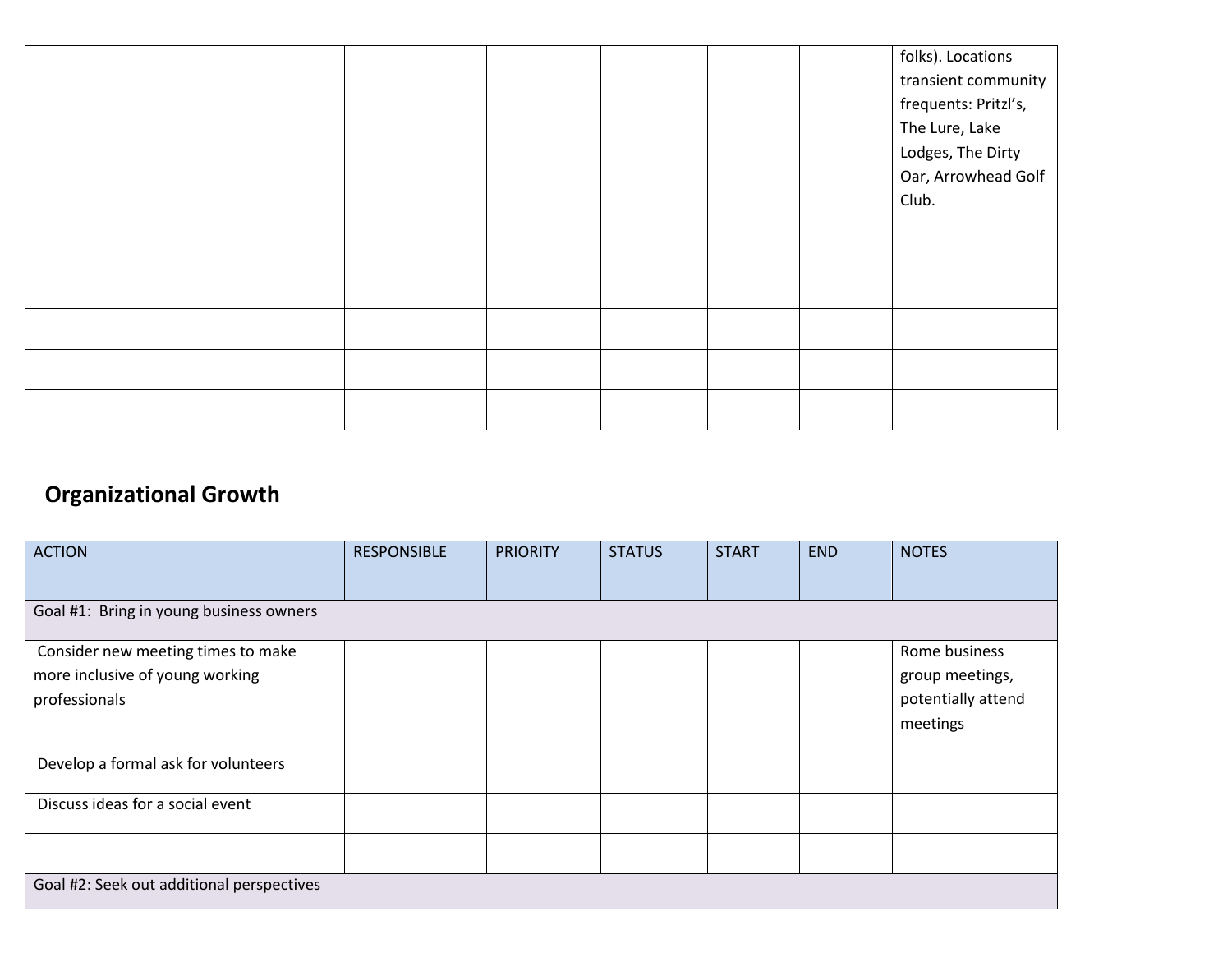| for board members                        |  |  |                    |
|------------------------------------------|--|--|--------------------|
| "Flush out" board needs                  |  |  | Bring youth to the |
|                                          |  |  | board              |
|                                          |  |  |                    |
| Consider new meeting time                |  |  |                    |
|                                          |  |  |                    |
|                                          |  |  |                    |
| Goal #3: Plan social events for members  |  |  |                    |
| Develop a list of potential locations as |  |  |                    |
| 'regular' meeting spots                  |  |  |                    |
|                                          |  |  |                    |
|                                          |  |  |                    |
|                                          |  |  |                    |

# **Relationship Building**

| <b>ACTION</b>                                    | <b>RESPONSIBLE</b> | <b>PRIORITY</b> | <b>STATUS</b> | <b>START</b> | <b>END</b> | <b>NOTES</b>                                                                                                |
|--------------------------------------------------|--------------------|-----------------|---------------|--------------|------------|-------------------------------------------------------------------------------------------------------------|
| Goal #1: Attend wildlife & fisheries<br>meetings |                    |                 |               |              |            |                                                                                                             |
| Develop a list of "who"                          |                    |                 |               |              |            | Trout stream<br>users/groups,<br>waterfowl groups,<br>Fish habitat<br>committee (contact:<br>John Kalinski) |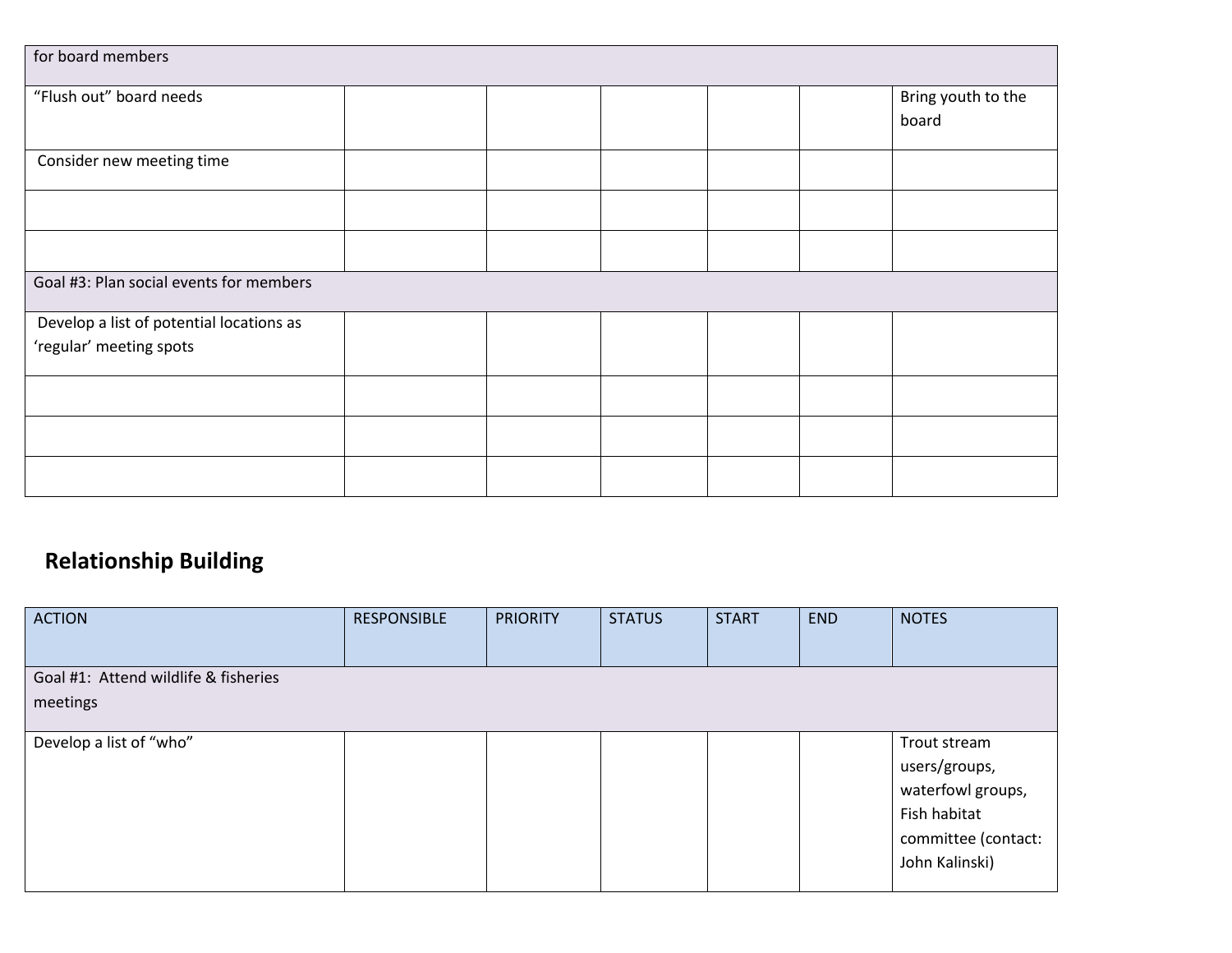| Invite representatives to meetings      |  |  |  |  |  |  |  |
|-----------------------------------------|--|--|--|--|--|--|--|
| Develop an appeal                       |  |  |  |  |  |  |  |
|                                         |  |  |  |  |  |  |  |
| Goal #2: Make a point to attend local   |  |  |  |  |  |  |  |
| agricultural events                     |  |  |  |  |  |  |  |
| Develop a calendar of local events- who |  |  |  |  |  |  |  |
| will upkeep?                            |  |  |  |  |  |  |  |
|                                         |  |  |  |  |  |  |  |
|                                         |  |  |  |  |  |  |  |
|                                         |  |  |  |  |  |  |  |
| Goal #3:                                |  |  |  |  |  |  |  |
|                                         |  |  |  |  |  |  |  |
|                                         |  |  |  |  |  |  |  |
|                                         |  |  |  |  |  |  |  |
|                                         |  |  |  |  |  |  |  |

# **Programs**

| <b>ACTION</b>                            | <b>RESPONSIBLE</b> | <b>PRIORITY</b> | <b>STATUS</b> | <b>START</b> | <b>END</b> | <b>NOTES</b>            |
|------------------------------------------|--------------------|-----------------|---------------|--------------|------------|-------------------------|
|                                          |                    |                 |               |              |            |                         |
| Goal #1: Build a relationship with local |                    |                 |               |              |            |                         |
| schools                                  |                    |                 |               |              |            |                         |
|                                          |                    |                 |               |              |            |                         |
| Assess networking in progress and        |                    |                 |               |              |            | Nekoosa H.S.,           |
| determine which schools should be        |                    |                 |               |              |            | Plainfield, Adams, Tri- |